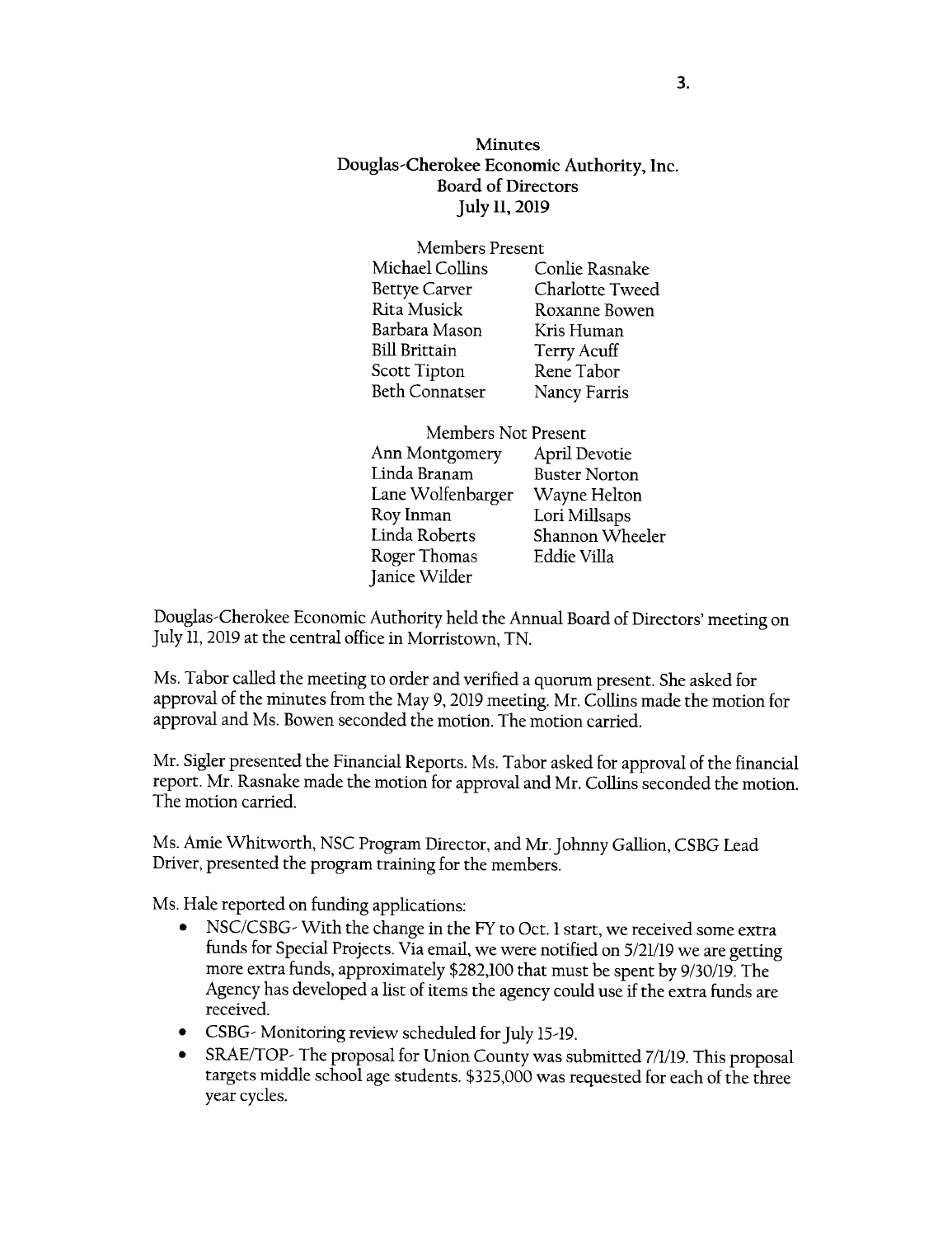- Special Projects- Monroe Co- using some funds to help support the mental health  $\bullet$ telecare program. This program is used in Monroe co. schools to alleviate the time spent to travel between the schools. The program teaches the students about mental health and health choices including nutrition and substance abuse counseling.
- LIHEAP- The monitoring went well. Only three small concerns and no findings  $\bullet$ were found. Kay thanked the LIHEAP sraff for a job well done.
- RSVP- The program is beginning its third year. The funding norice was in rhe  $\bullet$ packet picked up by the Board members. The program has added some new volunteer opporrunities. Volunteer opportunities have been added for training on elder justice and to tutor HS children, There will also be an opportunity to deliver meals to seniors.

The Finance/Audit Committee discussed/reviewed:

- Discussed/reviewed the 2020 Agency Operating Budget and Total Budget.\*
- Indirect Cost Agreement- not yet received
- Reviewed Major Transactions report for FY19 and vendors.\*
- Discussed use of Agency Funds and allowing Executive Director the authority to expend up to \$15,000 of agency funds for items not covered by grant funds.\*

The committee made the motion for approval. Ms. Bowen seconded the motion. The motion carried.

The Governance Committee discussed/reviewed:

- o Reviewed the program reports.
- o Strategic Plan updates were discussed.
- o Discussed the increase in CSBG funds.
- Discussed the Community Action Plan and the due date of July 19, 2019.\*

The Committee made the motion of approval and Ms. Mason seconded the motion. The motion carried.

The Head Start Committee discussed,/reviewed:

- Director's report
- o Rutledge Progress Report
- Duration Update/Progress Report
	- o Newport- property closing isJuly 31, 2019, modular paperwork is being processed.
	- o Sweetwater- Planning Commission did not approve zoning request for Broad/Morris. The regional office asked us to consider other options (possibly other counties).
- Carryover requests amounts for Duration and Health & Safety Grants- estimated amount is \$907,957.80 estimate. The final amount will be presented once the final SF-425 is completed\*
- Curriculum & Assessment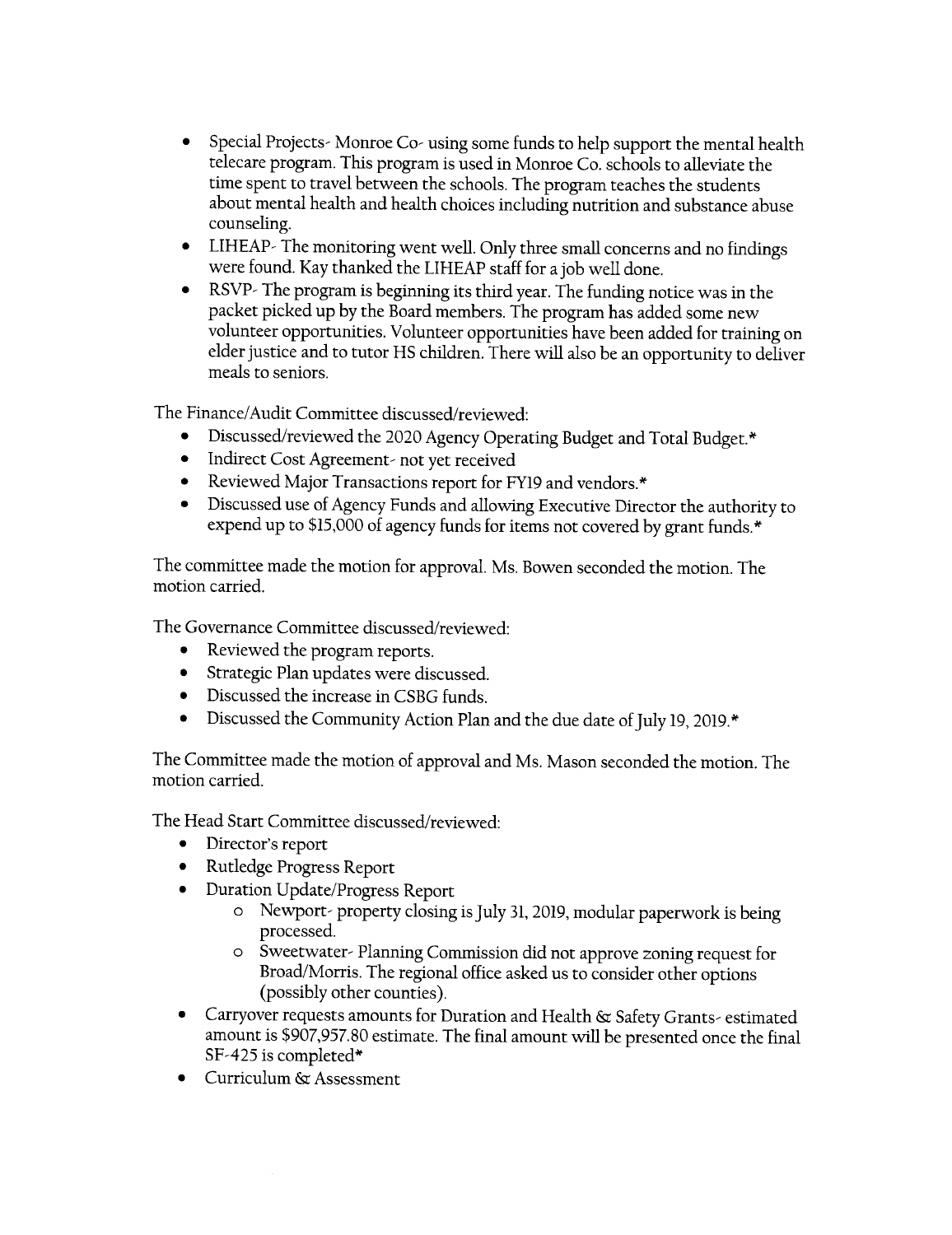CACFP application\*

The Head Start Committee made the motion for approval and Mr. Collins seconded the motion. The motion carried.

The Personnel Committee discussed/reviewed:

- Discussed changes in Employee Handbook regarding sick leave. The revised policy states employee cannot take sick leave during the last I0 working days of layoff or employment.\*
- Discussed and completed the Executive Director's evaluation and salary.\*

The Personnel Committee made the motion for approval and Ms. Mason seconded the motion. The motion carried.

Ms. Hale gave the Executive Director's report.

- TN Human Rights Commission- the previous complaint from housing that found DCEA had not discriminated is now closed because the time frame to file suit as expired.
- o K-Chemicals- Jetr Kyte is still agreeable and awaiting word on the approval of the building transfer.
- The TN Association of Community Action has hired an advertising firm to help agencies with ourreach, websites, etc. We have had blasts of Facebook advertising for LIHEAP and HS. In July, we will be having more blasts for RSVP and NSC. Also, LIHEAP has been doing some intensive advertising with extra funds received for outreach eflorts this year. Billboards will be going up soon.
- We had an employee who just recently passed her exam to become a Certified Communiry Action Professional-Amie Whirworth.
- Linda Roberts, from Grainger County, has had some medical issues and we want to wish her a speedy recovery.
- . Also, Mr. Roy Inman had a heart attack several weeks ago and we hope he has <sup>a</sup> speedy recovery as wdl.
- . Ms. Hde updated the Board on the transportation program the Agency has started. Last July, the Board stated transportation as an area the Agency needed to focus more on. The very small transportation program utilizes the Agency's Honda CRV which was purchased last year. Our Lead Driver has been taking transportation requests since the first of May,2019. To date, he has completed <sup>18</sup> trips and he already has 10 trips scheduled for July.
- . Information was handed our on the Basic Facts about CSBG.

The meeting was adjourned.

Roxanne Bowen, Secretary